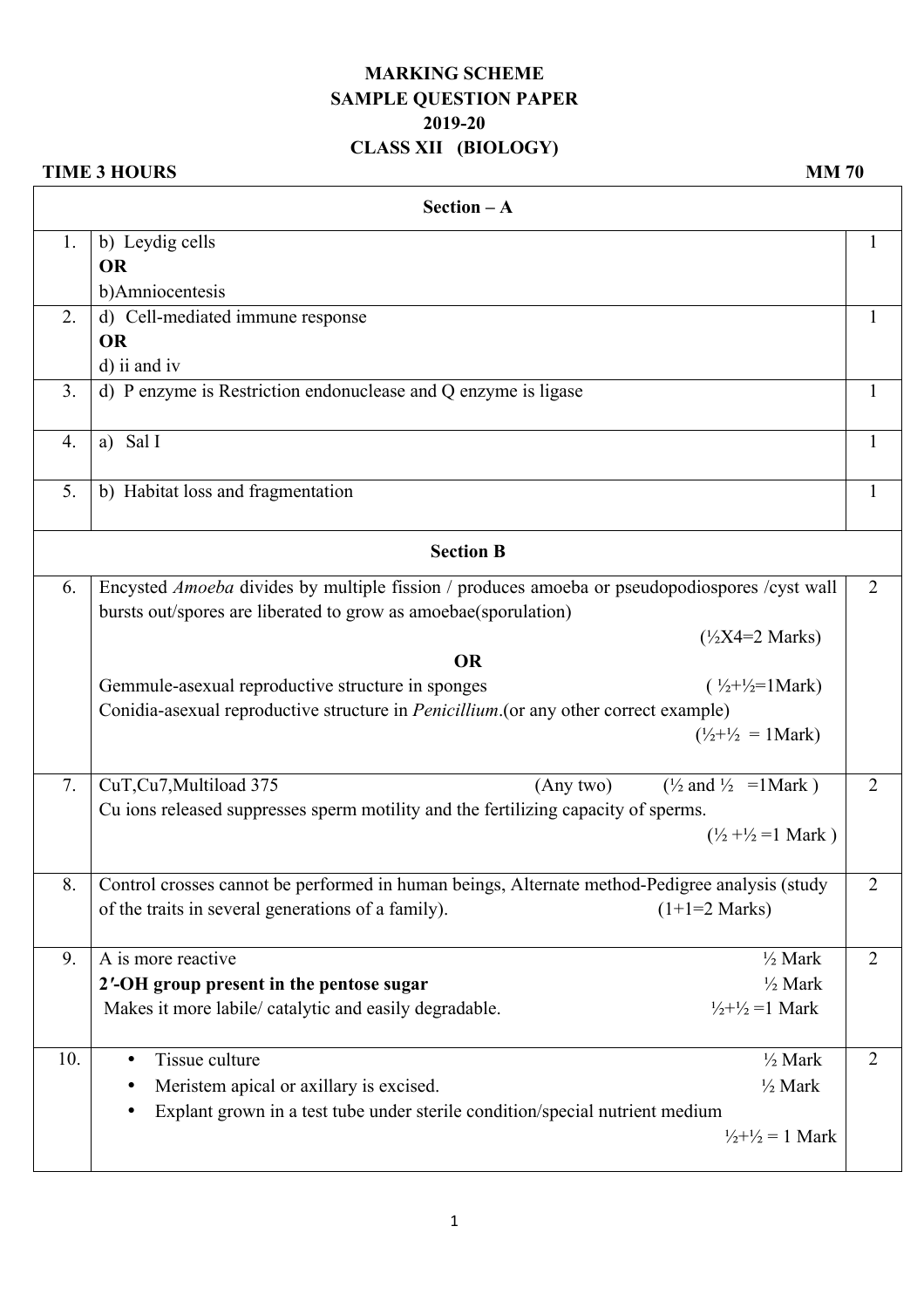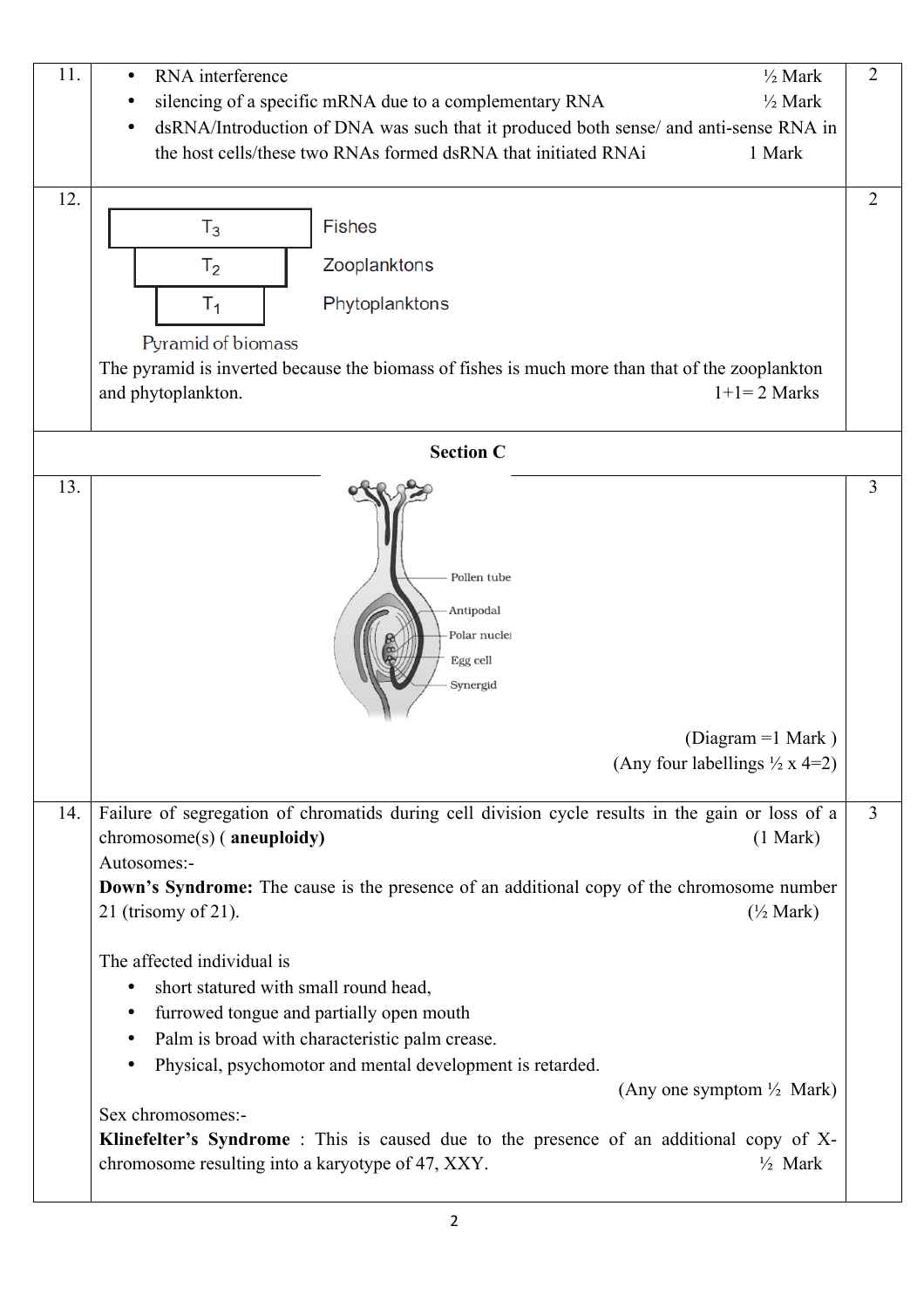|     | Such an individual has overall masculine development                                                                                                                              |   |
|-----|-----------------------------------------------------------------------------------------------------------------------------------------------------------------------------------|---|
|     | has overall masculine development                                                                                                                                                 |   |
|     | feminine development is also expressed by the development of breast/ Gynaecomastia).<br>Such individuals are sterile.                                                             |   |
|     | (Any one symptom $\frac{1}{2}$ Mark)                                                                                                                                              |   |
|     | If students give the example of Turner's Syndrome, it should be considered and marks given.                                                                                       |   |
|     | <b>OR</b>                                                                                                                                                                         |   |
|     | i. point mutation/single base substitution<br>$\frac{1}{2}$ Mark<br>a)                                                                                                            |   |
|     | $\frac{1}{2}$ Mark<br>ii. point mutation/single base deletion                                                                                                                     |   |
|     | b) $i$ 4 aminoacids<br>1 Mark                                                                                                                                                     |   |
|     | ii 4 aminoacids<br>1 Mark                                                                                                                                                         |   |
| 15. | In some species, the diploid egg cell is formed without reduction division and develops into the                                                                                  | 3 |
|     | embryo without fertilization.<br>1 Mark                                                                                                                                           |   |
|     | In many Citrus and Mango varieties some of the nucellar cells surrounding the embryo sac start                                                                                    |   |
|     | dividing, protrudes into the embryo sac and develops into the embryos. In such species each ovule                                                                                 |   |
|     | contains many embryos.<br>2 Mark                                                                                                                                                  |   |
| 16. | Chemical evolution – First form of life originated from pre-existing non-living organic<br>$a.$ )                                                                                 | 3 |
|     | molecules.                                                                                                                                                                        |   |
|     | Amino acids<br>b.)                                                                                                                                                                |   |
|     | $1x3 = 3$ Mark<br>c.)<br>H <sub>2</sub>                                                                                                                                           |   |
| 17. | a.)                                                                                                                                                                               | 3 |
|     | Amino acid<br>Val<br>Phe<br>CAC<br>DNA Code in Gene<br>AAA                                                                                                                        |   |
|     | Codon in mRNA<br>i)UUU<br>ii)GUG                                                                                                                                                  |   |
|     | Anticodon in tRNA<br>iv)CAC<br>iii)AAA                                                                                                                                            |   |
|     | 1 Mark                                                                                                                                                                            |   |
|     | b.)<br>1 Mark                                                                                                                                                                     |   |
|     | A polypeptide containing 14 different amino acid = $14x3=42$ base pairs.<br>$\ddot{a}$<br>14 different types of RNA are needed for the synthesis of polypeptide.<br>1 Mark<br>11) |   |
| 18. | Advantages:-Inbreeding is necessary if we want to evolve a pure line in any animal.                                                                                               | 3 |
|     | It helps in accumulation of superior genes and elimination of less desirable genes                                                                                                |   |
|     | Inbreeding exposes harmful recessive genes that are to be eliminated by selection.                                                                                                |   |
|     | Where there is selection at each step, it increases the productivity of inbred population.                                                                                        |   |
|     | (Any two 1 Mark each)                                                                                                                                                             |   |
|     | Disadvantages:-                                                                                                                                                                   |   |
|     | reduces fertility                                                                                                                                                                 |   |
|     | decreases productivity.                                                                                                                                                           |   |
|     | (Any two $\frac{1}{2}$ x2=1 Mark)                                                                                                                                                 |   |
| 19. | Specific Bt toxin genes isolated from <b>Bacillus thuringiensis</b> is incorporated into cotton is coded                                                                          | 3 |
|     | by the genes crylAc and crylIAb that control the cotton bollworms<br>$(\frac{1}{2} + \frac{1}{2}) = 1$ Mark)                                                                      |   |
|     | Bacillus forms protein crystals that contain a toxic insecticidal protein.                                                                                                        |   |
|     | once an insect ingest the inactive toxin, it is converted into an active form<br>$\bullet$                                                                                        |   |
|     | The toxin in the form of crystals gets solubilised due to alkaline pH in the gut                                                                                                  |   |
|     | The activated toxin binds to the surface of gut epithelial cells and perforate the walls                                                                                          |   |
|     | causing the death of insect larva<br>$(\frac{1}{2} x2=2$ Marks)                                                                                                                   |   |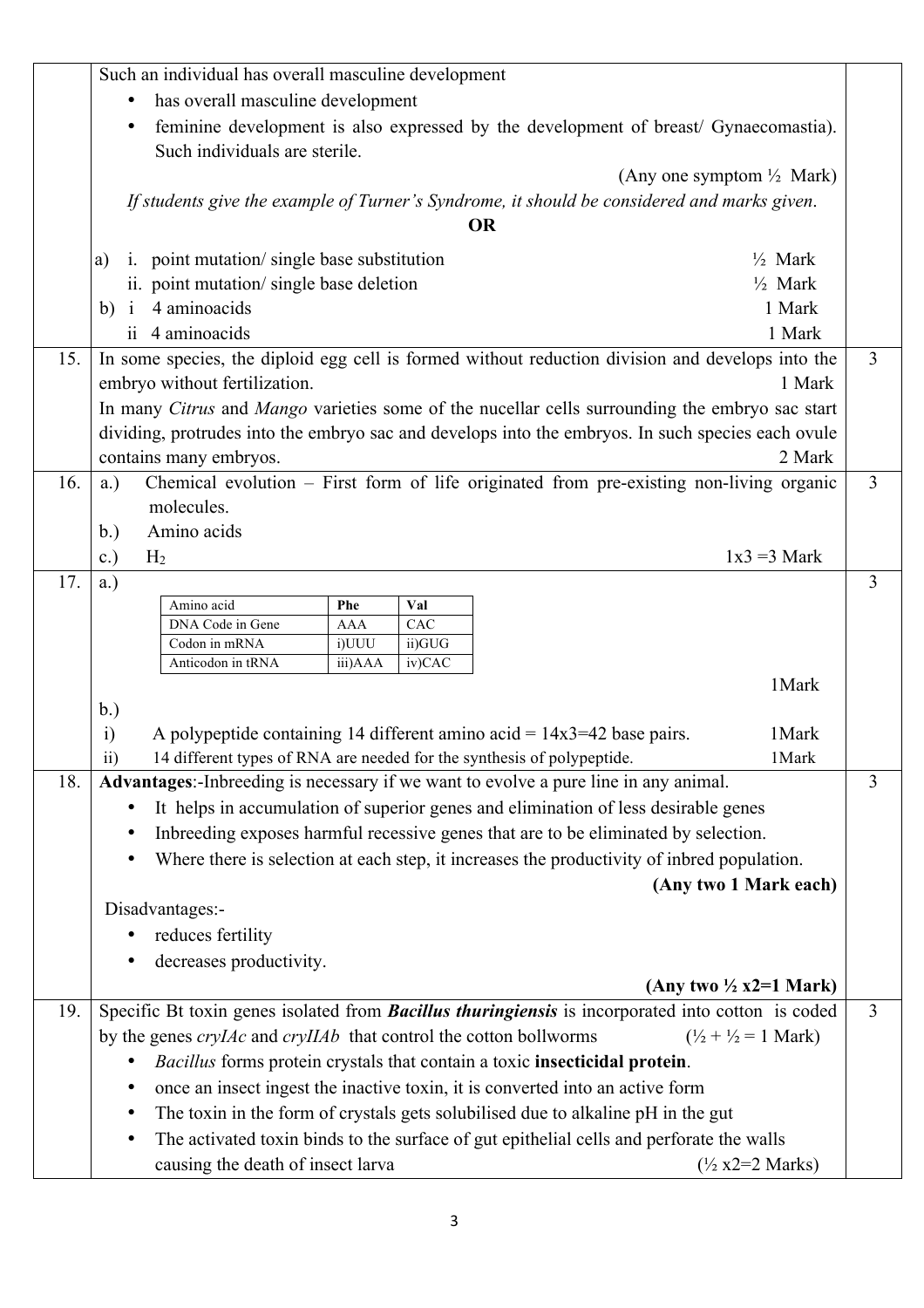| 20.              | criteria for determining biodiversity hot spots are: -                                                | $\overline{3}$ |
|------------------|-------------------------------------------------------------------------------------------------------|----------------|
|                  | high levels of species richness<br>(1 Mark)                                                           |                |
|                  | High degree of endemism.<br>(1 Mark)                                                                  |                |
|                  | hotspots In India - Western Ghats, Himalaya (Indo-Burma/Sunderland to be accepted)                    |                |
|                  | (Any 2) $(\frac{1}{2} + \frac{1}{2}) = 1$ Mark)                                                       |                |
|                  | <b>OR</b>                                                                                             |                |
|                  | <b>In-situ Conservation</b> – Threatened /endangered plants and animals are provided with urgent      |                |
|                  | measures to save from extinction within their natural habitat and they are protected and              |                |
|                  | allowed to grow naturally.                                                                            |                |
|                  | Example- wildlife sanctuaries/ national parks /biosphere reserves/ sacred groves                      |                |
|                  | (Any one example) $\binom{1}{2}$ Mark, 1 Mark for difference)                                         |                |
|                  | <i>Ex-situ</i> Conservation –Threatened animals and plants are taken out from their natural           |                |
|                  | habitat and placed in a setting where they can be protected and given care                            |                |
|                  | Example- in botanical gardens/ zoological gardens/ seed/pollen/gene banks                             |                |
|                  | (Any one example) $\frac{1}{2}$ Mark, 1 Mark for difference)                                          |                |
| 21.              | (a) To maintain the cells in their physiologically most active log/exponential phase.<br>1 Mark       | $\overline{3}$ |
|                  | (b) Temperature, pH, substrate, salts, vitamins, oxygen (Any 4)<br>$\frac{1}{2}$ x4 = 2 Mark)         |                |
|                  | <b>Section D</b>                                                                                      |                |
| 22.              | a.) Each primary spermatocyte will undergo meiosis-I and meiosis-2 which will result in 4             | $\overline{3}$ |
|                  | spermatozoa                                                                                           |                |
|                  | 300 million/4=75 million<br>1 Mark                                                                    |                |
|                  | b) Since replication has occurred by this stage                                                       |                |
|                  | $46x2 = 92$ chromatids<br>1 Mark                                                                      |                |
|                  | Meiosis –I is completed by this time $92/2 = 46$ chromatids -<br>1 Mark                               |                |
| 23.              | a) Vigorous growth of useful aerobic microbes into flocs.<br>1 Mark                                   | 3              |
|                  | b) Activated sludge – some of it is pumped back into the aeration tank to serve as the inoculum       |                |
|                  | $\frac{1}{2} + \frac{1}{2}$ Mark                                                                      |                |
|                  | c) During this digestion, a mixture of gases such as methane, hyrogensulphide is made and carbon      |                |
|                  | dioxide. These gases form biogas.<br>1 Mark                                                           |                |
|                  |                                                                                                       |                |
| 24.              | Platinum-pallidium Rhodium<br>(Any two $\frac{1}{2} + \frac{1}{2} = 1$ Mark)                          | 3              |
|                  | $CO2, H20$ and CO [any 2]<br>$\frac{1}{2} + \frac{1}{2} = 1$ Mark                                     |                |
|                  | Nitric oxide<br>1 Mark                                                                                |                |
|                  |                                                                                                       |                |
| <b>Section E</b> |                                                                                                       |                |
| 25.              | Polygenic inheritance<br>1 Mark                                                                       | 5              |
|                  | • If we assume skin colour is controlled by three genes A, B, C                                       |                |
|                  | Dominant forms $(A,B,C)$ are responsible for dark skin colour and recessive form $(a, b, c)$ for<br>٠ |                |
|                  | light skin colour<br>1 Mark                                                                           |                |
|                  | The genotype with all dominant alleles (AABBCC) will be darkest skin colour and with<br>$\bullet$     |                |
|                  | recessive alleles will be light test skin colour (aabbcc)<br>$(1+1=2$ Marks)                          |                |
|                  |                                                                                                       |                |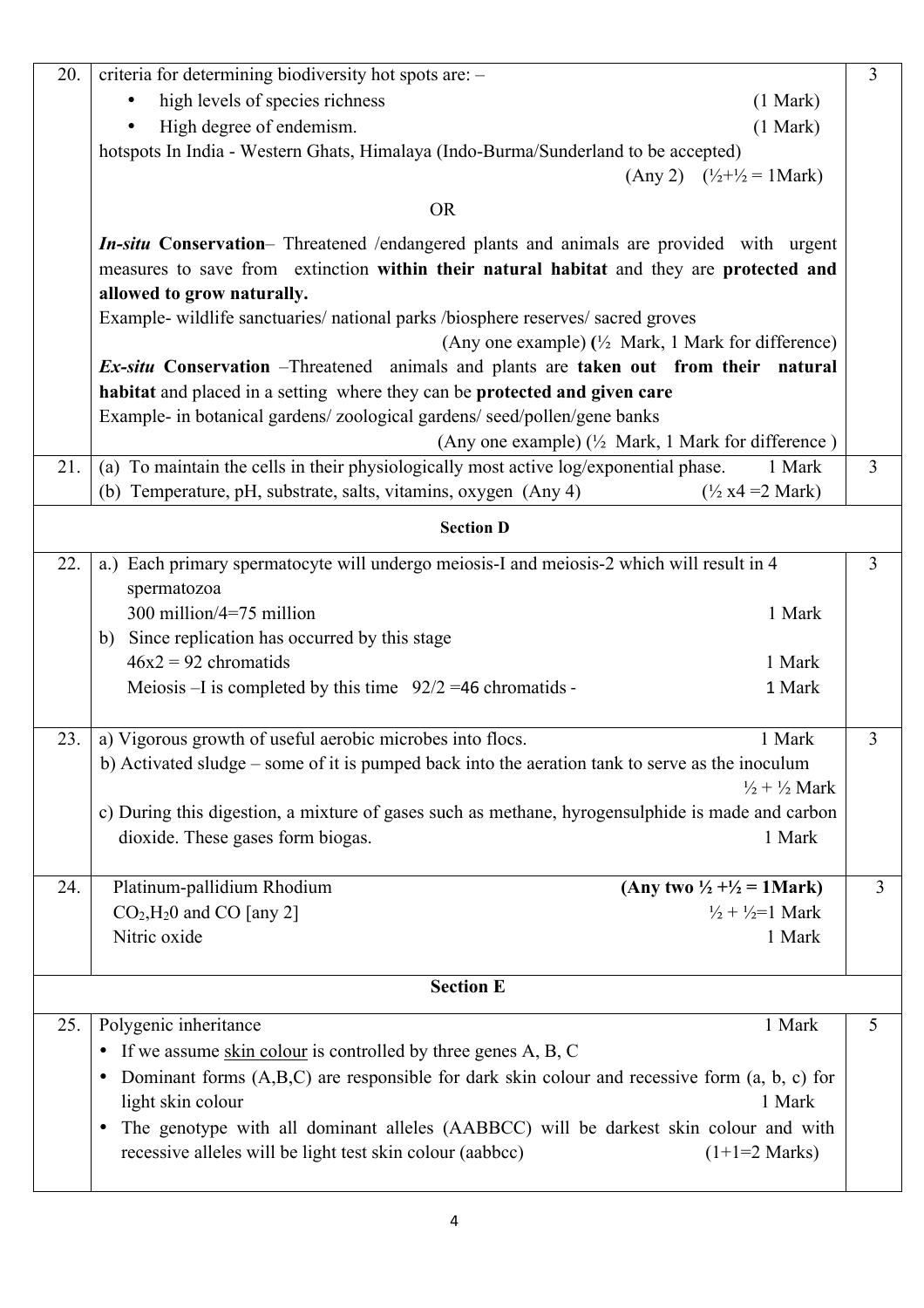|     | (Marks to be given only if relative contribution is correct)<br>$\frac{1}{2}$ x 4 = 2 Marks)<br>5                                                                                                                                                                                                                                                                                                                                                                                                                                                |   |
|-----|--------------------------------------------------------------------------------------------------------------------------------------------------------------------------------------------------------------------------------------------------------------------------------------------------------------------------------------------------------------------------------------------------------------------------------------------------------------------------------------------------------------------------------------------------|---|
| 27. | N <sub>2</sub> O 6%<br>CFCs 14%<br>20%<br>60%<br>Methane<br>Carbon dioxide                                                                                                                                                                                                                                                                                                                                                                                                                                                                       | 5 |
|     | <b>Physiological barriers :</b> Acid in the stomach and saliva in the mouth.<br>$\frac{1}{2}$ Mark<br>d)                                                                                                                                                                                                                                                                                                                                                                                                                                         |   |
|     | subsequent exposure. $(1/2)$<br>1 Mark<br>Normal cells show a property called contact inhibition by virtue of which contact with other<br>$\mathbf{c})$<br>cells inhibits their uncontrolled growth. Cancer cells appear to have lost this property.(1)<br>These cells grow very rapidly, invading and damaging the surrounding normal tissues.<br>Cells sloughed from such tumors reach distant sites through blood, and wherever they get<br>lodged in the body, they start a new tumor there. This property called metastasis. (1)<br>2 Marks |   |
|     | antigens to neutralise the pathogenic agents during later actual infection. $(1/2)$<br>The vaccines also <b>generate memory</b> $-$ B and T-cells that recognize the pathogen quickly on                                                                                                                                                                                                                                                                                                                                                         |   |
|     | b) Vaccines prevent microbial infections by initiating production of antibodies against these                                                                                                                                                                                                                                                                                                                                                                                                                                                    |   |
|     | AIDS caused by the Human Immuno deficiency Virus<br>$(\frac{1}{2} + \frac{1}{2}) = 1$ Mark)<br>a)                                                                                                                                                                                                                                                                                                                                                                                                                                                |   |
|     | <b>OR</b>                                                                                                                                                                                                                                                                                                                                                                                                                                                                                                                                        |   |
|     | <b>PISCICULTURE</b><br><b>AQUACULTURE</b><br>b)<br>1. It involves production and culturing of all<br>Production and culturing of fishes is called<br>types of aquatic organisms in water bodies.<br>pisciculture.<br>$1x2=2$ Mark                                                                                                                                                                                                                                                                                                                |   |
|     | Mung Bean<br>1 Mark<br>Yellow mosaic virus<br>1Mark                                                                                                                                                                                                                                                                                                                                                                                                                                                                                              |   |
| 26. | a) Inducing mutation artificially using chemicals /radiations /and selecting plants with<br>desirable characters<br>$\frac{1}{2}$ x 2 = 1 Mark                                                                                                                                                                                                                                                                                                                                                                                                   | 5 |
|     | Chromosome 1<br>1Mark<br>٠<br>1Mark<br>Caenorhabditis elegans<br>٠                                                                                                                                                                                                                                                                                                                                                                                                                                                                               |   |
|     | These sequences were subsequently annotated and were assigned to each chromosome-1Mark<br>٠                                                                                                                                                                                                                                                                                                                                                                                                                                                      |   |
|     | of these sequences was not humanly possible)<br>1 Mark<br>Therefore, specialized computer based programme was developed.<br>1Mark<br>$\bullet$                                                                                                                                                                                                                                                                                                                                                                                                   |   |
|     | <b>OR</b><br>The sequences were arranged based on some overlapping regions present in them (Alignment<br>٠                                                                                                                                                                                                                                                                                                                                                                                                                                       |   |
|     | The genotypes (AaBbCc) will be of intermediate skin colour <i>i.e.</i> with three dominant alleles<br>$\bullet$<br>and three recessive alleles<br>1 Mark                                                                                                                                                                                                                                                                                                                                                                                         |   |